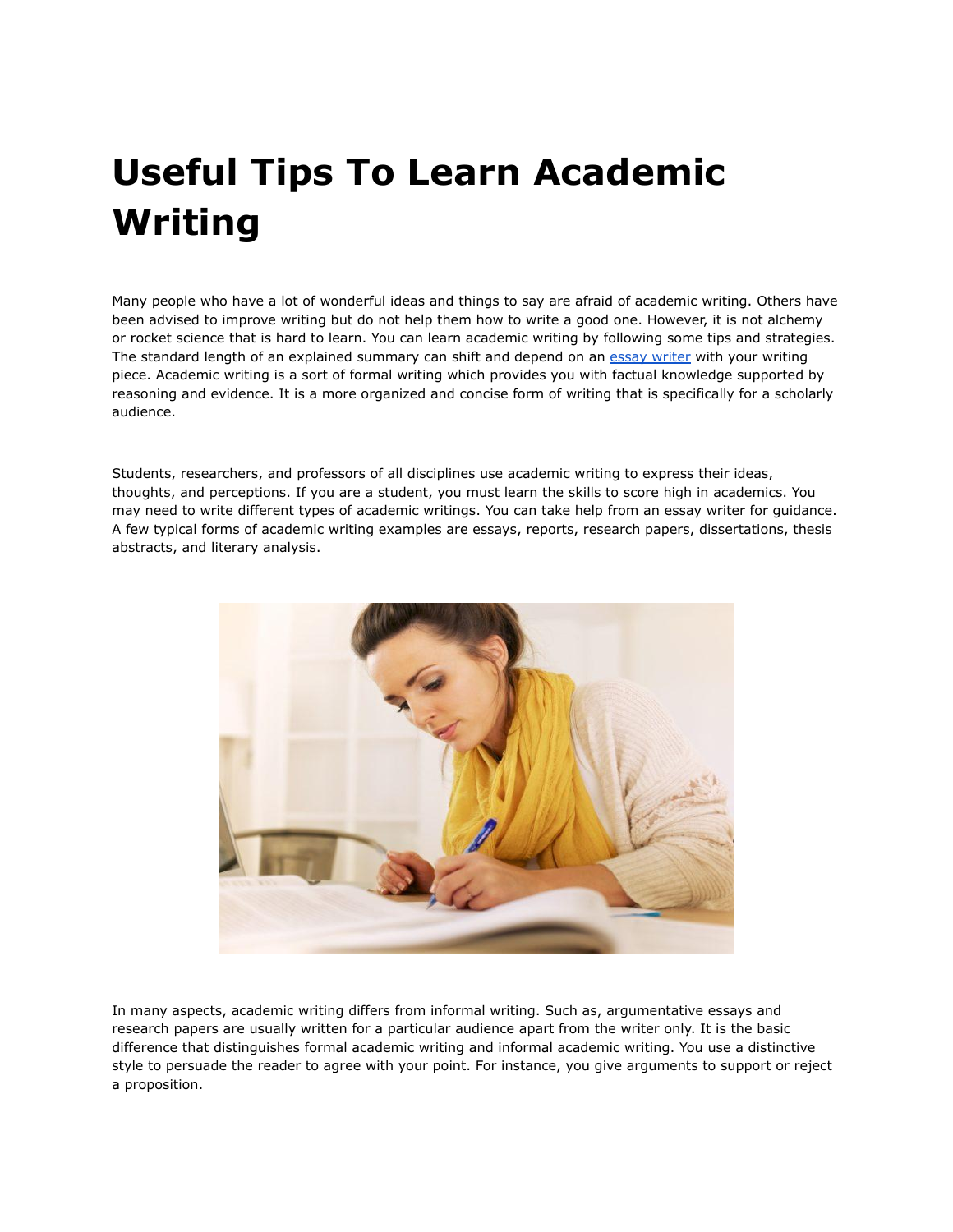Likewise, to sound logical you do deductive or inductive reasoning. You support your argument with facts and evidence in academic writing. You cite scholarly sources which you have provided to strengthen your argument and give references so that the reader can directly link to the sources. These techniques increase the credibility of your writing and convince the reader to accept your argument. Similarly, you do not always write essays but you are also asked to write a reflection of a book, article, documentary, or situation.

Although you are not bound to follow a special format, you still organize it in a comprehensive manner. You use an academic tone to reflect upon the sources. While critically evaluating the sources, you maintain a formal tone and give logical reasoning for affirmation or negation of certain books, articles, or documentaries.

The instructors often ask you to write reports instead of essays or reflections in a college or school. Remember, in report writing, you do not give arguments but you provide appropriate information about a certain thing. The instructors provide a clear brief that contains the purpose of the report and specify the audience. There are some students who can easily buy a [custom](https://theessaywritingservice.com/) essay writing service to put their thoughts on paper.

All you have to do is to provide data in a well-structured format. You also give recommendations for the future course of action. To cap it all, you don't need to wonder how I will write my essay. All you need to do is to learn a few strategies to do academic writing. To begin with, you must know, academic writing follows a well-structured format for all of its types. Generally, you write an introductory paragraph, three or more body paragraphs, and a conclusion. However, some forms of academic writing may ask you to write executive summaries, abstracts, or recommendations.

Secondly, you have to be careful about parts of speech. All of the words in a sentence play a specific role. The roles played by these words are termed as parts of speech. For example, the verb is most easily identified, it shows action in a sentence. While, a noun is a name of anything (an individual, an animal, or a place). In the same way, pronouns replace a noun, whereas preposition shows the position of a noun, etc. Punctuation is at the core of academic writing.

Any error in placing punctuation changes the meaning of the entire sentence. Though it must not create as much terror as it does. Let's see how commas are tricky: 'it is time to eat, children' or 'it is time to eat children.' Likewise, academic writing considers syntax. It is a technical term to describe how words are combined to make a sentence (structure). A well-structured sentence makes things clear and easy to understand. Whereas, ill-structured sentences give readers a hard time.

It is extremely important to give valid reasoning in academic writing, apart from the correct grammar. Usually, students lose marks in academic writing due to invalid reasoning. It occurs because of poor practice. If you will practice writing essays more, you will be able to do logical reasoning, strong argumentation, and excellent presentation. You make deductions while reasoning and provide evidence to prove your point in argumentation. This is the most distinctive feature of academic writing.